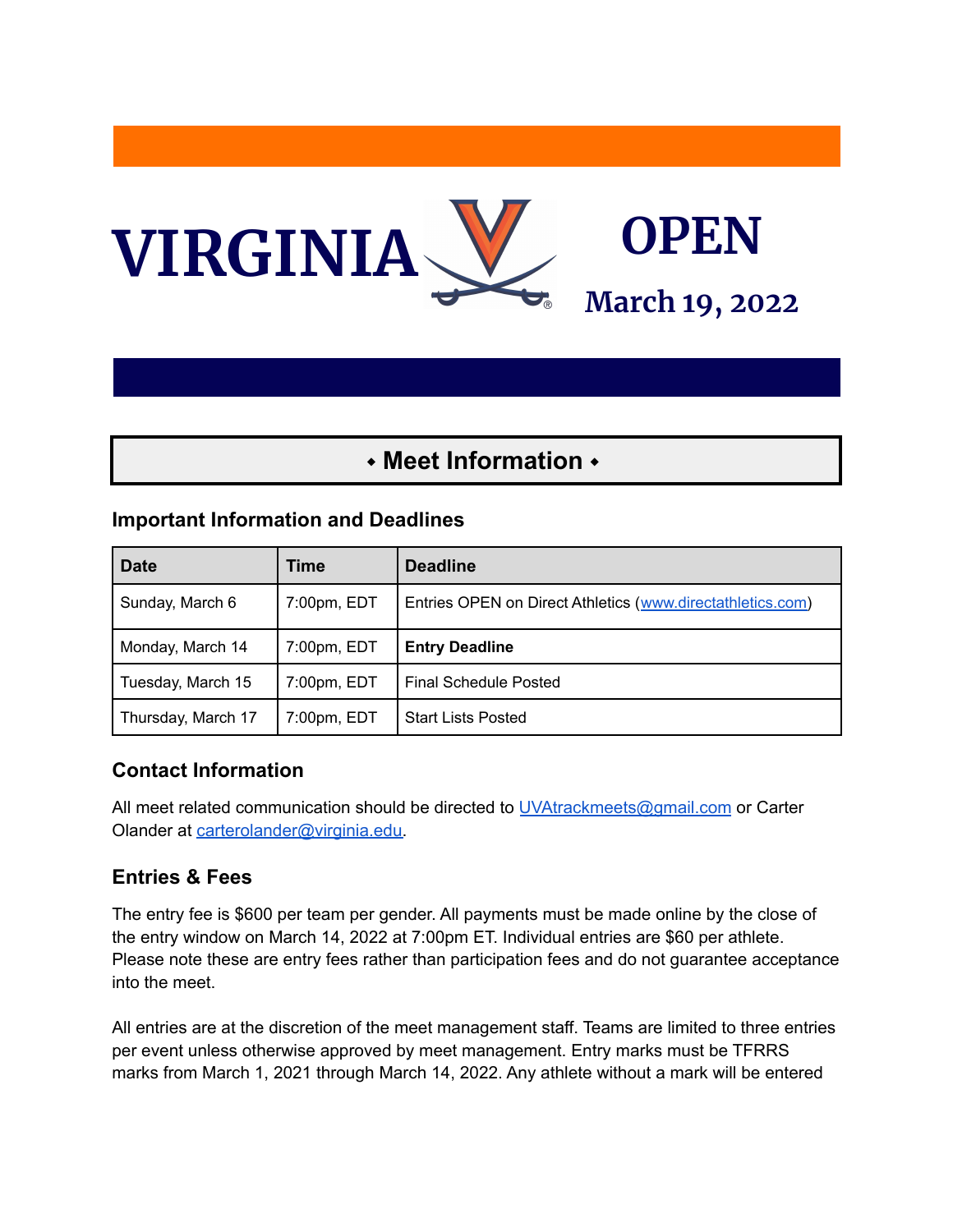as a No Mark (NM) and coaches should email verifiable similar performances relevant to the entry to [UVAtrackmeets@gmail.com](mailto:UVAtrackmeets@gmail.com) or [carterolander@virginia.edu.](mailto:carterolander@virginia.edu)

### **COVID-19 Protocols**

The competition will be conducted under the minimum COVID-19 medical standards as set forth by the Atlantic Coast Conference.

All coaches, staff, and non-competing athletes are required to wear a face covering at all times if unvaccinated. All competing athletes are required to wear a face covering if unvaccinated except during the portions of warm-up where it would be prohibitive and during actual competition. Physical distancing of six feet should be observed as much as possible.

#### **Results**

Results will be available at [www.flashresults.com.](http://www.flashresults.com)

#### **Tentative Schedule**

Enclosed, please find the tentative schedule of events. A final meet schedule will be posted by Tuesday, March 15 at 7:00pm ET. All event times are subject to change depending on field sizes and conditions.

#### **Declarations & Check-In**

All athletes must check-in at least 45 minutes prior to the start of the event. If an athlete does not check-in, they will be scratched from that event. The clerking tent will be located in the Southeast corner of the track near the competitor entrance.

#### **Packet Pick Up**

Packet pick up will be available at the track at least 90 minutes prior to the start of the first event on the day of competition.

#### **Spike Restrictions**

Spikes no longer than  $\frac{1}{4}$ " will be allowed. Use of  $\frac{3}{4}$ " spikes permitted for High Jump and Javelin.

#### **Implement Weights & Measures**

Implements must be certified and will be weighed at the track. The schedule for implement weigh-in times will be released by Thursday, March 17.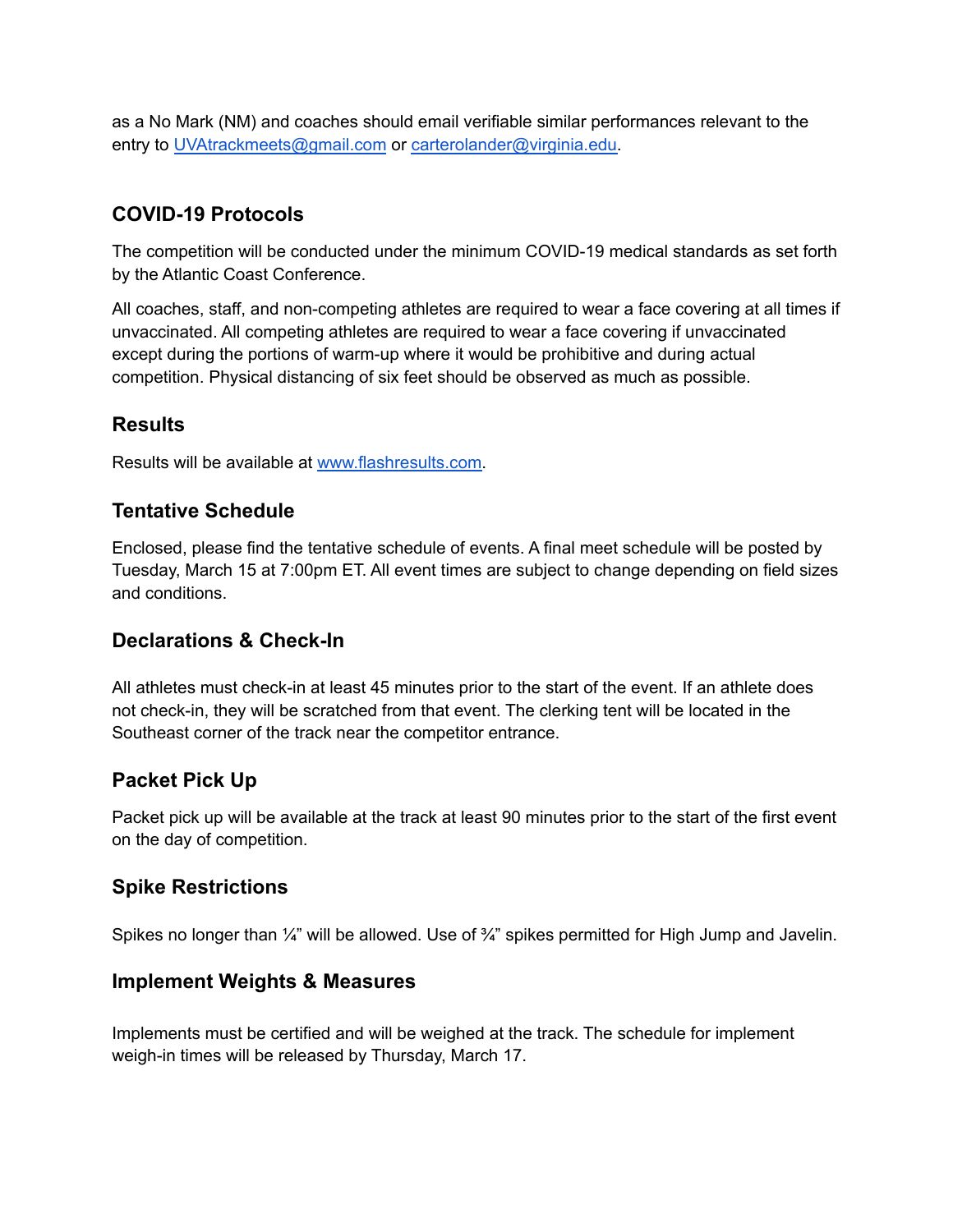#### **Facility Access**

There will not be access to locker rooms or showers. Space is limited, so athletes should only be inside the track facility in conjunction with their event. Wristbands will be included in the team packets and must be worn at all times.

#### **Team Tents**

Team tents are available for rental for the day of the meet. Please contact Charlie Murray at [charlie@skylinetentcompany.com](mailto:charlie@skylinetentcompany.com) by March 10 for additional information.

#### **Spectators**

Spectators will be allowed entry into the facility. More information will be released at a later date.

#### **Practice Schedule**

The track and field facility may be available for limited practice on the day prior to the event. Times must be scheduled with the meet staff. Please email [UVAtrackmeets@gmail.com](mailto:UVAtrackmeets@gmail.com) or [carterolander@virginia.edu](mailto:carterolander@virginia.edu) if interested.

#### **Sports Medicine**

Please contact the following with questions regarding medical care or training room issues.

| Mark Hinton           | Kat Barnes          |
|-----------------------|---------------------|
| mahinton@virginia.edu | kcb3vw@virginia.edu |
| (479) 249-5487        | $(434)$ 906-0519    |

A trainer credential will be included in the team packet. *All teams must travel with their own athletic trainer.* The team physician will be on call or present during the competition.

#### **Final Meet Notes**

All meet information is subject to change. Final meet procedures and last minute notes will be emailed to participating teams and individuals the week of the competition.